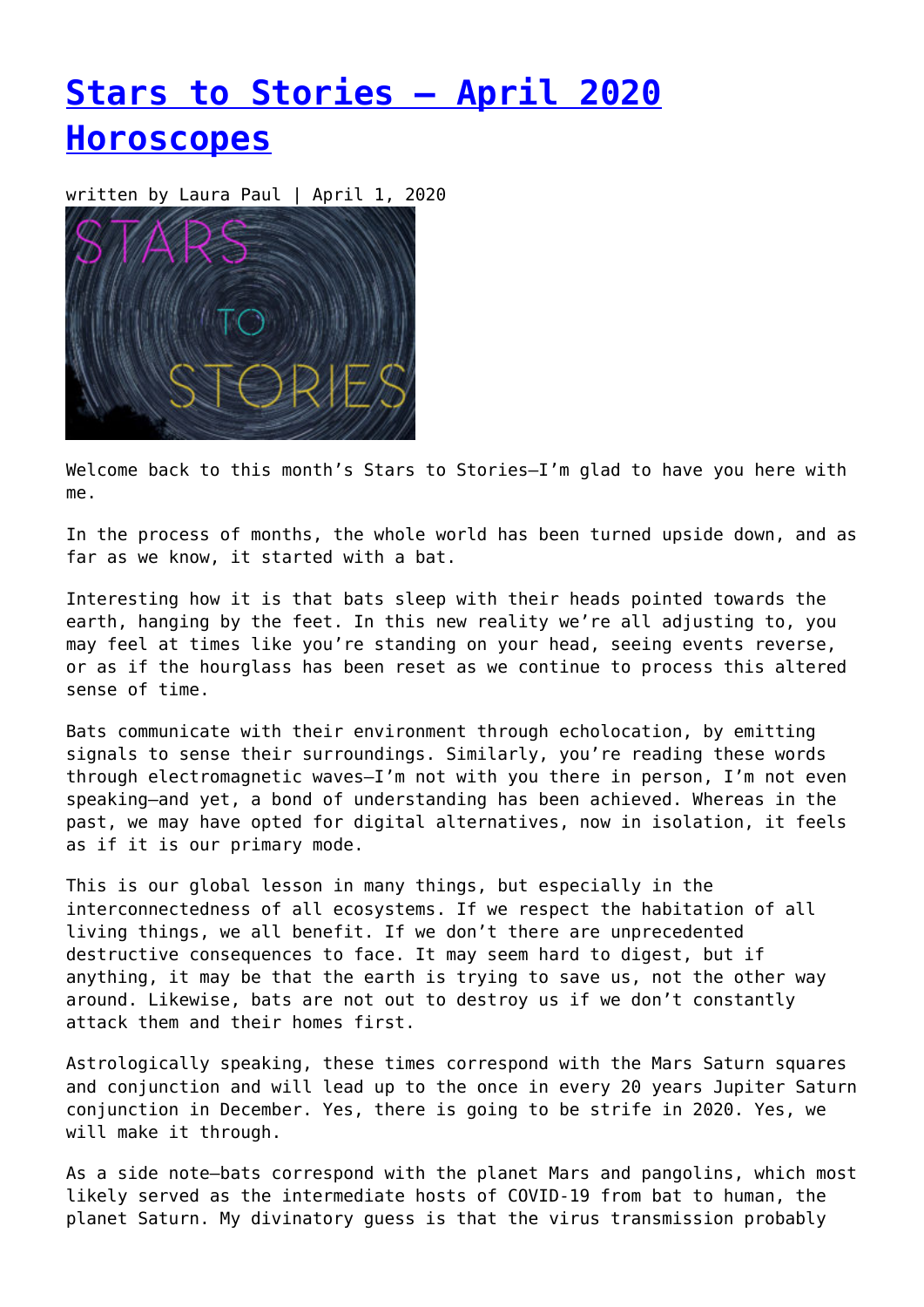occurred around late October 2019, but that might be better reserved for a different time and a different sort of debate.

In a way, we are all being forced to become bats during this time. Honor them, cosplay as them, and take their lives and lessons seriously. In the coming weeks of quarantine, write your poems to bats, draw pictures of pangolins, talk to the earth, but more importantly, listen. She loves you more than you know. You can pay attention to the astrology of the coming month if you want, but also mind the planet you're sitting on right now.

You don't need astrology to tell you to tread carefully and look after your neighbors. Also—if you and or any loved ones are suffering economic hardship right now, please keep in mind that the economy is a construct that we can change. There will be some considerable shifts in value in the coming years so try as you can to not take it too personally. I know that is much easier to say than to practice, but let's all readapt our systems of worth when and how we can.

Stay safe and uplifted. Lots of love from me to you during this thick and radical time. xo Laura

*Scroll down for horoscopes by sign and read for your ascendant or rising sign if possible.*

(If you're curious to find your rising sign, go to [astro-seek.com.](https://entropymag.org/astro-seek.com) After you enter your birth information look to the left of the circle to the line that says ASC. If you're intrigued, confused, or both intrigued and confused you can email me at starstostories@gmail.com for a consultation.)

## **Aries**

In April, your primary conflict might be in how you rearrange your daily life and what that means in terms of how you've conceived of community in the past. Focus on the ways you can stay connected to groups that make you feel safe through technology. If you are struggling with a lack of daily circulation through your neighborhood, concentrate your efforts on the ways you can check in on local businesses, neighbors, and siblings, even if it isn't done in person.

#### **Taurus**

If your primary focus is on work and money issues, it can be helpful to focus on what is within your control. Even if you're facing a crisis with your regular work routine, there are ways to get creative with finances and how you conceive of individual vs. collective goals. During moments of overwhelm,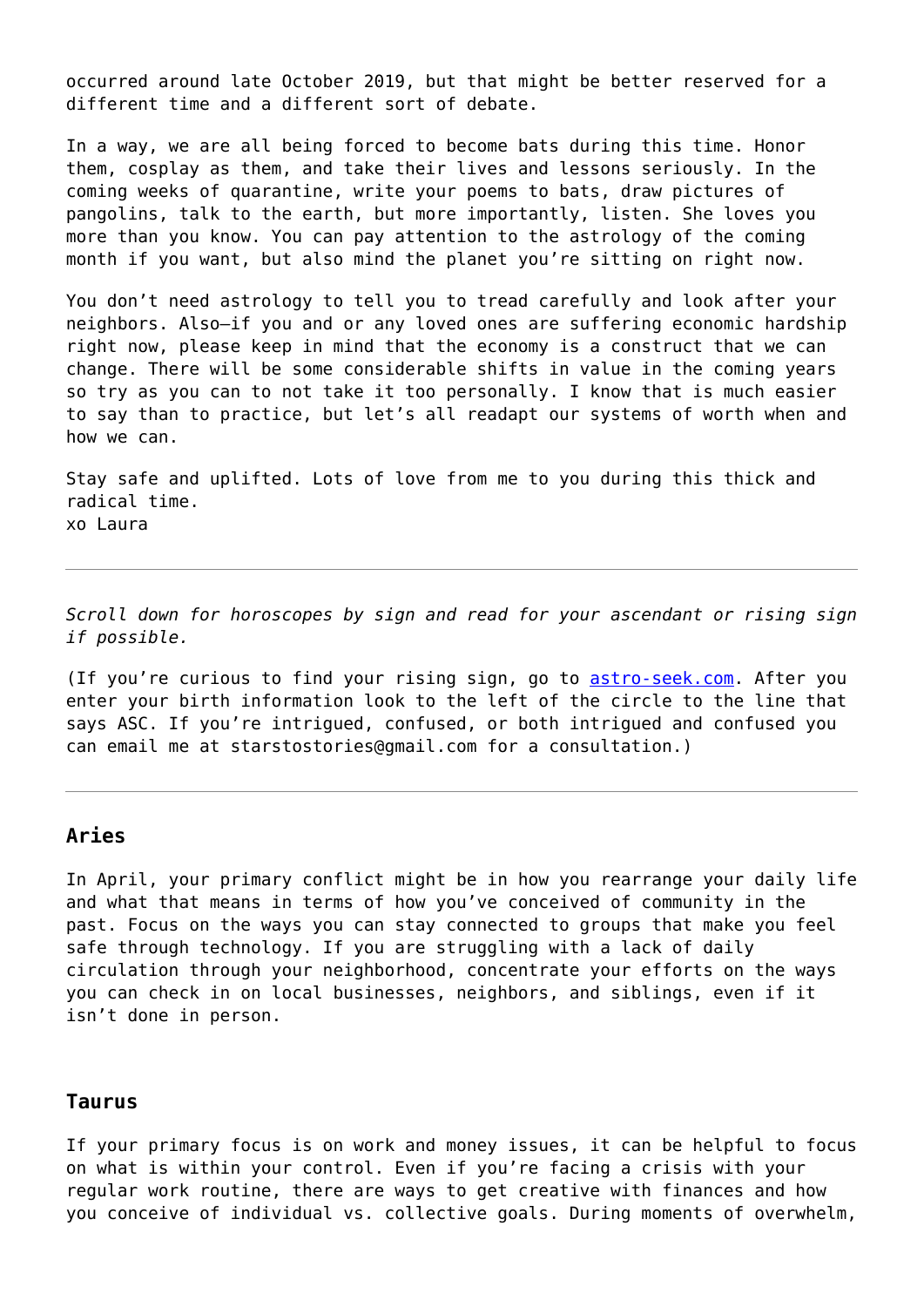make sure to reach out to others with skills that can help you—whether it's budgeting help, shared resources, or simply career guidance. If you have the means, then donate, and if you feel a sharp sense of lack, there are those willing to offer support if you look closely.

### **Gemini**

In April, your focus might be on how to make meaning from all of this, and heavy meditation on how that changes your identity and your place in the whole. While some might be distracting themselves with activity, you could benefit from contemplation, study, and mediation in the coming weeks. If you feel preoccupied with the global crisis, make sure you temper your information load and balance out the more tragic aspects with what is working during this time. You don't have to hold anything together, and your faith may thank you for it in the end.

#### **Cancer**

If you are feeling riddled by fear, anxiety, and the heavy toll of isolation, please take care dear Cancer! Especially while indoors, it can be easy to sink into your thoughts of doom and mistake your emotional reactions for total truth. While the negative reactions are valid as you process through the coming news, hope and acceptance are as well. Being overprotective can have a cost on you, so it is also worth nurturing yourself instead of purely being a buoy for others.

#### **Leo**

If you are struggling with altered social circles and less attention than you're used to getting from others, find ways to indulge your performative side even in isolation. You are your own audience too, don't you know? And you're allowed the whole gamut of expression. Stage wakes or zoom parties and dress up for the part. If you're feeling a plentiful reserve, try channeling your assertiveness towards a common goal with others that you can virtually connect to. If you're depleted, then make sure to cut yourself as much slack as possible. You don't always have to be enthusiastic or intrepid.

### **Virgo**

What could help you the most in April is to try to find a sense of normalcy despite altered obligations and habits. As much as you're able to, sticking to a routine schedule will help, even if it's as simple as doing simple stretches every morning or deciding on a regular (and earlier) bedtime. If you're feeling unbearably weighed down, schedule time for play, for social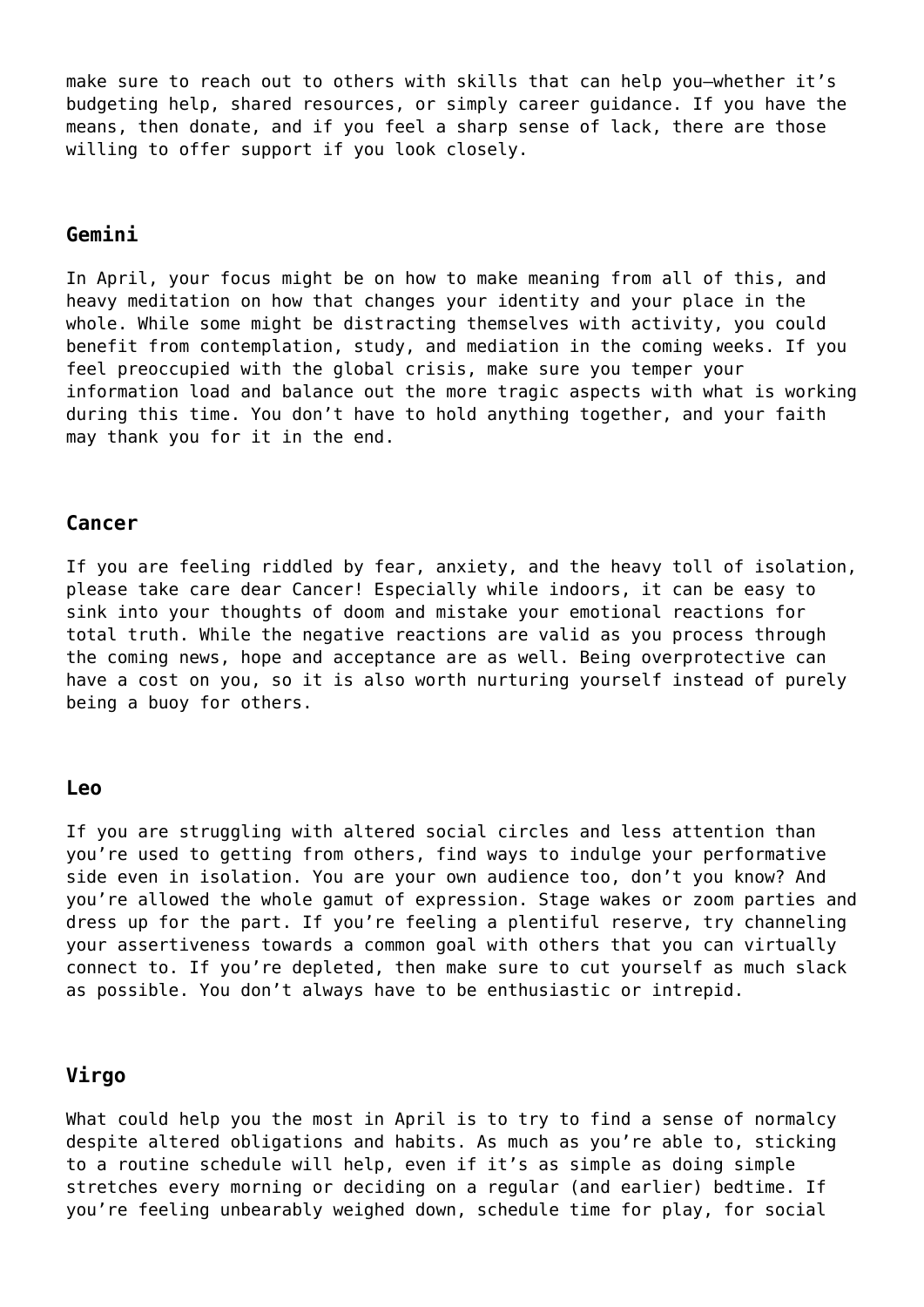media breaks, and set aside specific time for cuddling with pets. The more you're able to know what's in your control, and what you're able to rely on throughout your days, the more good it will do.

# **Libra**

This month's focus might have you rethinking the ways you engage with children or your creativity, and what that means in terms of your worldview or higher education. Are you having second thoughts about your philosophies on schooling? Or how art and pleasure can take place on a small, domestic level? Even if you're having to provide guidance or instruction to others on inspired and imaginative practices, there's a place for that amidst crisis. Creating some beauty through the everyday can do wonders for the spirit.

# **Scorpio**

April might challenge your fear tolerance and the ways in which you feel you lack control. Those are hard things to deal with! If you are preoccupied with worries over a housing situation or your parents try to focus as much as you can on day by day, moment by moment realities and not get too wrapped up in hypotheticals. I know this may sound like an insurmountable feat right now. If you can enlist the help of a trustworthy friend, sibling, or partner, make sure to reach out. You don't have to carry the burden of trepidation alone.

# **Sagittarius**

As much as you can, focus on what partnerships are working at this time and the ways in which your neighbors and local community can help fuel what makes you feel less alone. If finances feel especially dark or complicated right now, mitigate as much unpredictability as you can by facing responsibilities head-on. If it feels insurmountable, make sure to find those you can confide in and trust. Even if you are facing situations you don't feel expertise in—you're adaptable! Look to what resources you do have and broaden the definition. At times, knowledge and helpful associates can be as valuable as physical possessions or money.

# **Capricorn**

You may be feeling an intense urgency to bring in income this month, and trying to find as much harmony as possible with how that can relate to a newly altered daily routine. If your spending is also feeling out of control due to the unusual circumstances, find the ways in which you can bring some regularity to how much is coming in or going out. These are strange times, so give yourself some leeway. We want to make sure you can find some comfort